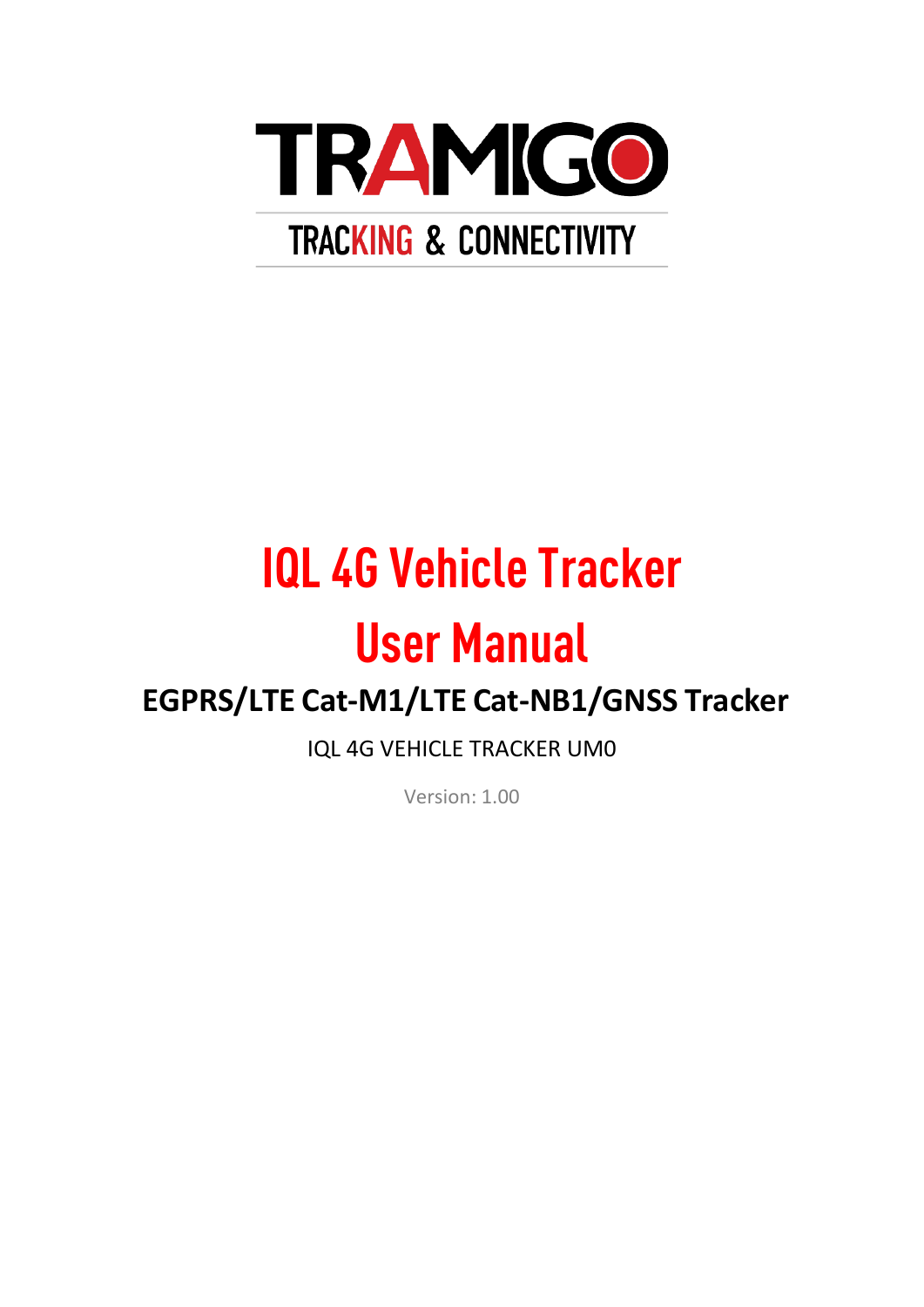

#### **General Notes**

Tramigo™ offers this information as a service to its customers, to support application and engineering efforts that use the products designed by Tramigo™. The information provided is based upon requirements specifically provided to Tramigo™ by the customers. Tramigo™ has not undertaken any independent search for additional relevant information, including any information that may be in the customer's possession. Furthermore, system validation of this product designed by Tramigo™ within a larger electronic system remains the responsibility of the customer or the customer's system integrator. All specifications supplied herein are subject to change.

#### **Copyright**

This document contains proprietary technical information which is the property of Tramigo™. Copying of this document, distribution to others or using or communication of the contents thereof is forbidden without express authority. Offenders are liable to the payment of damages. All rights are reserved in the event of a patent grant or registration of a utility model or design. All specifications supplied herein are subject to change without notice at any time.

#### *Copyright © Tramigo™ Ltd. 2020*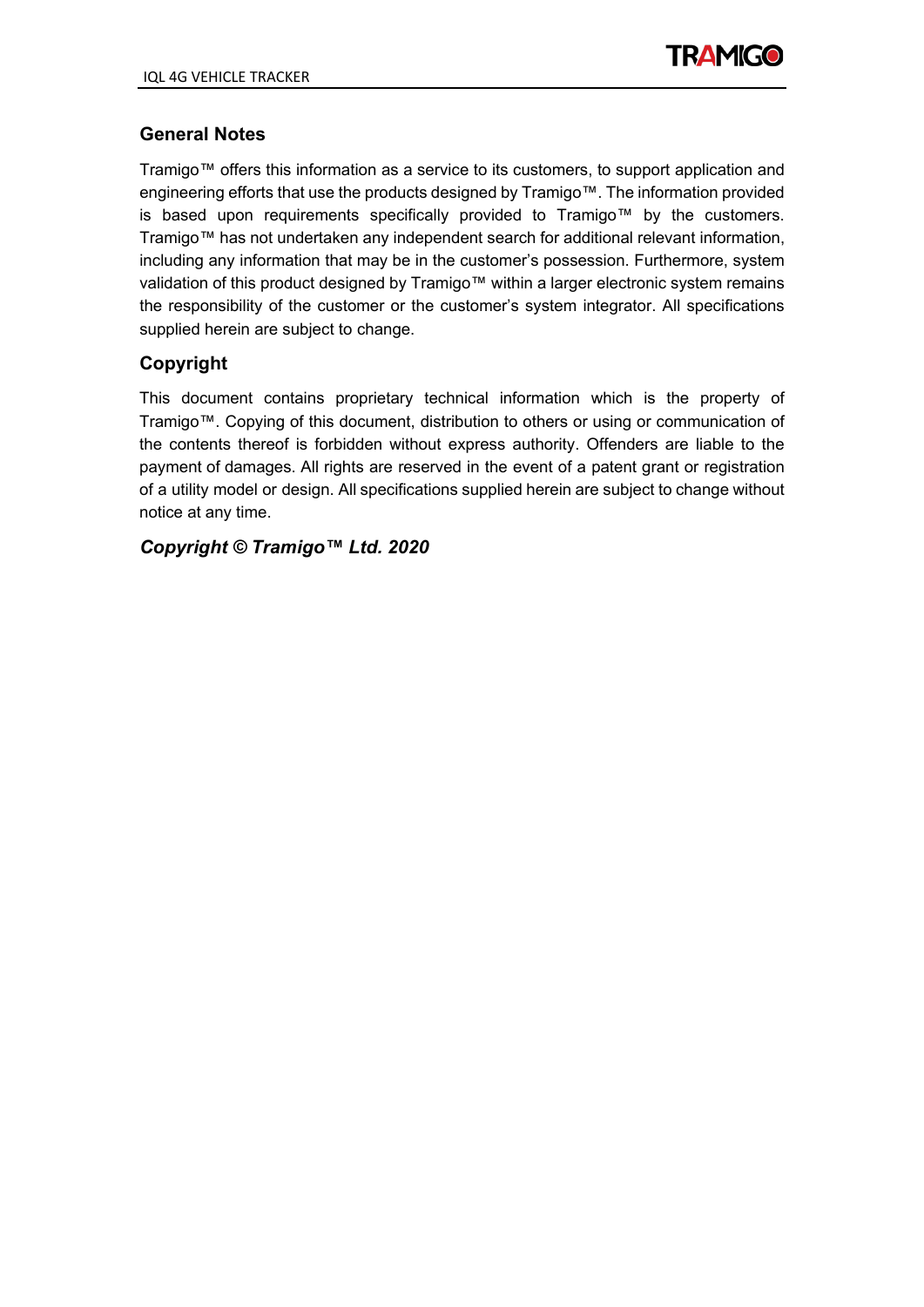

#### **Contents**

| 1.1. |  |  |
|------|--|--|
| 1.2. |  |  |
| 1.3. |  |  |
|      |  |  |
| 2.1. |  |  |
| 2.2. |  |  |
| 2.3. |  |  |
|      |  |  |
|      |  |  |
|      |  |  |
| 5.1. |  |  |
| 5.2. |  |  |
| 5.3. |  |  |
| 5.4. |  |  |
| 5.5. |  |  |
|      |  |  |
|      |  |  |
| 7.1. |  |  |
|      |  |  |
| a.   |  |  |
| b.   |  |  |
| C.   |  |  |
| d.   |  |  |
| e.   |  |  |
| f.   |  |  |
| i.   |  |  |
| ii.  |  |  |
|      |  |  |
| a.   |  |  |
| b.   |  |  |
| с.   |  |  |
|      |  |  |
|      |  |  |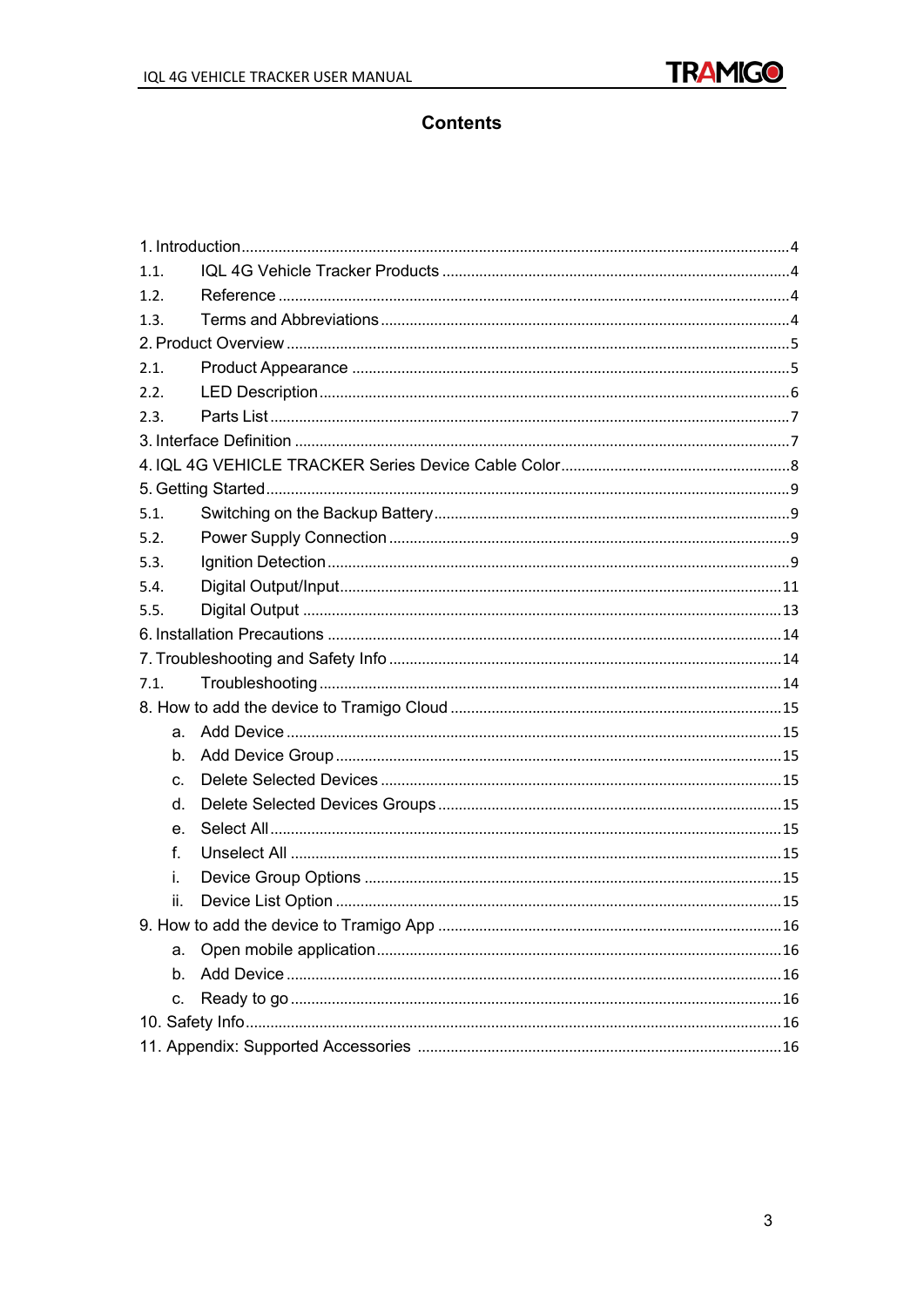

### **1. Introduction**

The IQL 4G VEHICLE TRACKER includes GSM and LTE microGPS trackers designed for a wide variety of vehicle tracking applications. They have multiple I/O interfaces that can be used for monitoring or controlling external devices. The built-in GPS receiver has superior sensitivity and fast initial positioning. Their multiband LTE Cat-M1 and Cat-NB1 allow the IQL 4G Vehicle Tracker' location to be monitored in real time or periodically tracked by a backend server and mobile devices. System integration is straightforward as complete documentation is provided for the full featured @Track protocol. The @Track protocol supports a wide variety of reports including emergency alarm, geo-fence boundary crossings, as well as external power supply monitoring and position reports.

#### <span id="page-3-0"></span>**1.1. IQL 4G Vehicle Tracker Products**

| <b>Model No.</b>                            | <b>Region</b>  | <b>Technology</b> | <b>Operating Band (MHz)</b>          |
|---------------------------------------------|----------------|-------------------|--------------------------------------|
| IQL 4G<br><b>VEHICLE</b><br><b>TRACKERA</b> | North Americal | I TF              | LTE: B2/B4//B5/B12/B13               |
| IQL 4G<br><b>VEHICLE</b><br><b>TRACKERE</b> | <b>GSM/LTE</b> | eMTC/NB-IoT       | GSM:900/1800M<br>HzLTE:<br>B3/B8/B20 |

Table 1. IQL 4G Vehicle Tracker Products

#### <span id="page-3-1"></span>**1.2. Reference**

Table 2. IQL 4G Vehicle Tracker Protocol Reference

| S<br>N | <b>Document name</b>                                    | <b>Remark</b>                                                                          |
|--------|---------------------------------------------------------|----------------------------------------------------------------------------------------|
|        | IQL 4G Vehicle Tracker @Track Air Interface<br>Protocol | The air protocol interface<br>between<br>IQL 4G Vehicle Tracker and<br>backend server. |

#### <span id="page-3-2"></span>**1.3. Terms and Abbreviations**

Table 3. IQL 4G Vehicle Tracker Terms and Abbreviations

| <b>Abbreviation Description</b> |                                |
|---------------------------------|--------------------------------|
| <b>RXD</b>                      | <b>Receive Data</b>            |
| <b>TXD</b>                      | <b>Transmit Data</b>           |
| <b>VIN</b>                      | <b>External DC Power Input</b> |
| <b>IGN</b>                      | Ignition                       |
| OUT1/IN1                        | Output 1/Input 1               |
| OUT <sub>2</sub>                | Output 2                       |
| <b>GND</b>                      | Ground                         |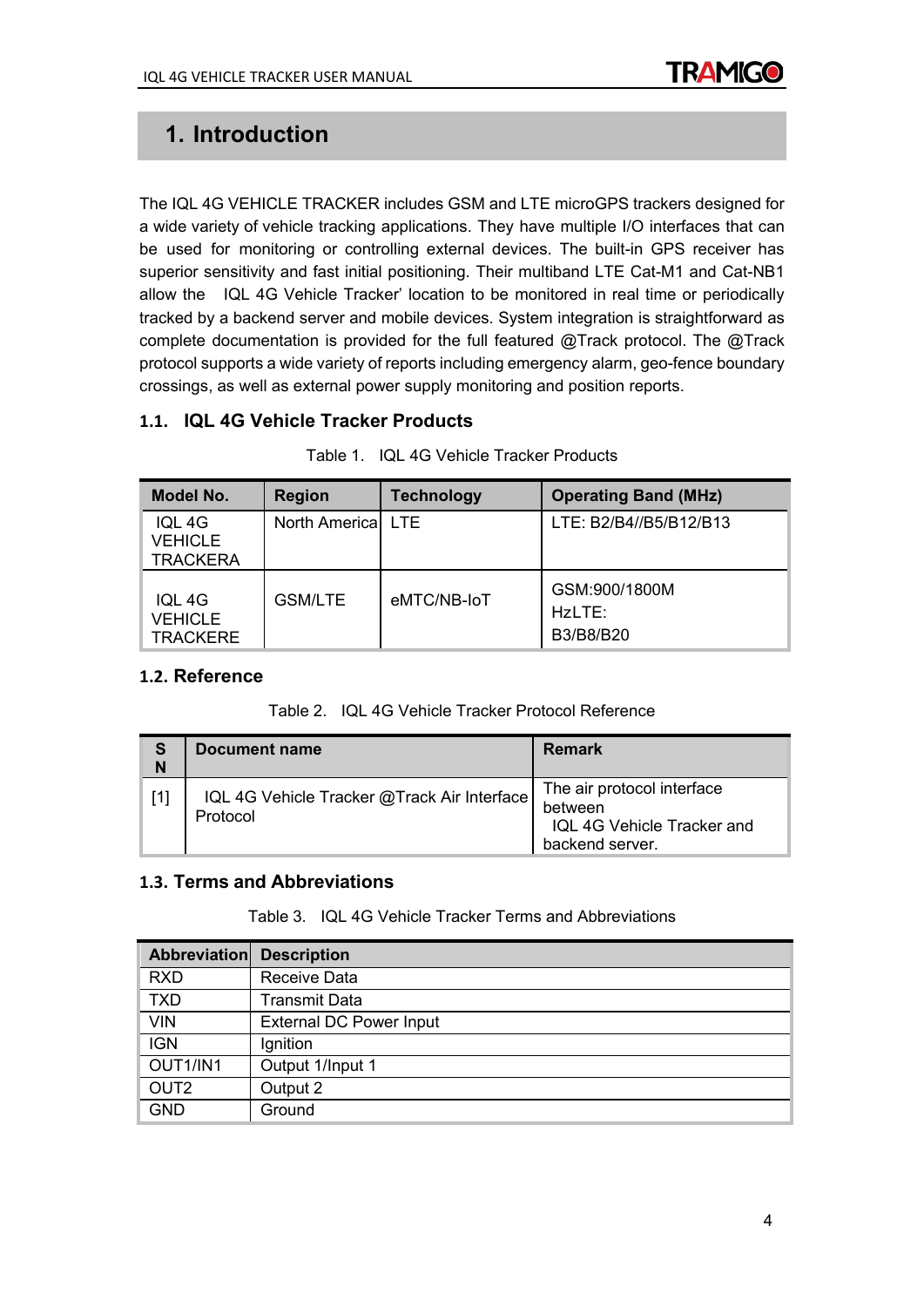

# **2.Product Overview**

#### <span id="page-4-0"></span>**2.1. Product Appearance**

Figure 1. IQL 4G VEHICLE TRACKER Appearance



**Note! IQL 4G Vehicle Tracker has EMBEDDED eSIM card. Please do not try to install a SIM card.**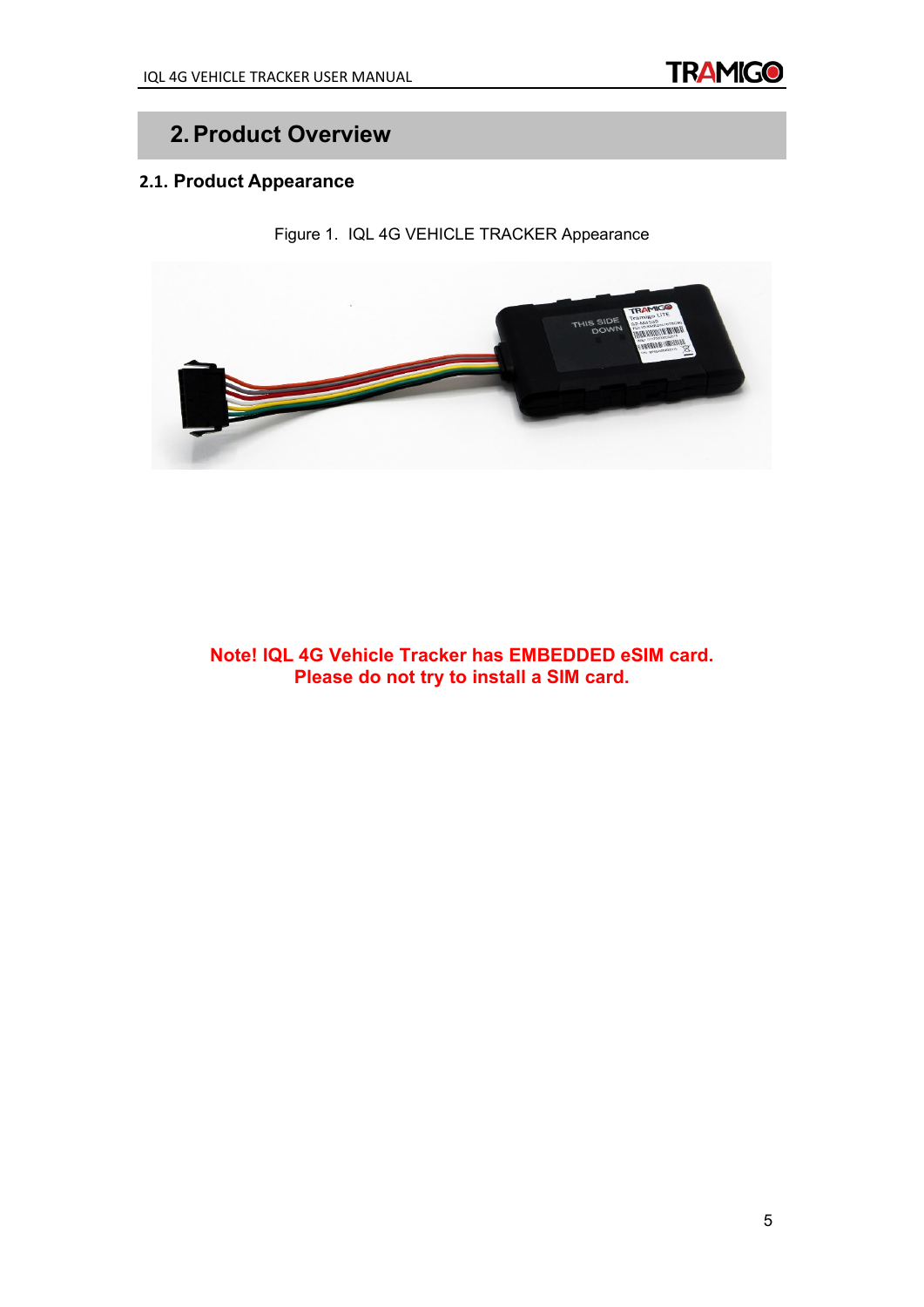

#### <span id="page-5-0"></span>**2.2. LED Description**



Figure 3. IQL 4G Vehicle

Tracker LEDs

There are two LEDs on IQL Series. For details, please see the table below.

|  | Table 4. IQL 4G Vehicle Tracker LED Description |
|--|-------------------------------------------------|
|--|-------------------------------------------------|

|              | Device is searching for CELL network.  | Fast flashing |
|--------------|----------------------------------------|---------------|
| CELL (green) | Device has registered to CELL network. | Slow flashing |
|              | GPS is asleep.                         | <b>OFF</b>    |
| GPS (red)    | GPS is fixed.                          | <b>ON</b>     |
|              | Device is searching for GPS.           | Fast flashing |

#### **Note:**

1. Fast flashing intervals are about 100ms ON/200ms OFF.

2. Slow flashing intervals are about 200ms ON/1000ms OFF.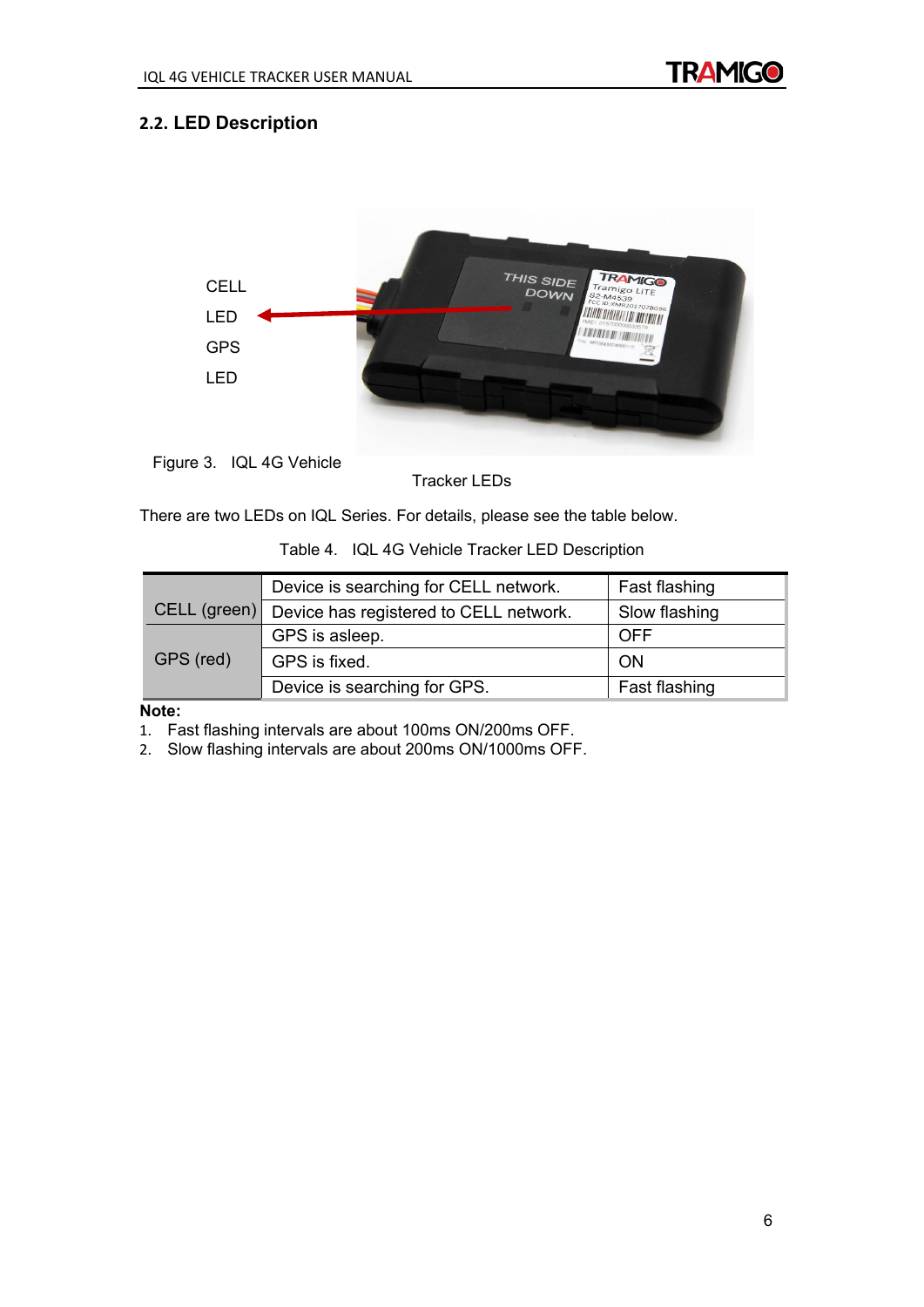

#### <span id="page-6-0"></span>**2.3. Parts List**

| <b>Name</b>                                     | <b>Picture</b> | <b>Description</b>                                  |
|-------------------------------------------------|----------------|-----------------------------------------------------|
| <b>IQL 4G VEHICLE</b><br><b>TRACKER Locator</b> | 90mm*55mm*13mm | <b>EGPRS/LTE Cat-M1/LTE</b><br>Cat-NB1/GNSS Tracker |
| <b>User Cable</b>                               |                | <b>IQL 4G Vehicle Tracker</b><br>standard cable     |
| Charger & USB<br>Cable(Optional)                |                | To supply power and<br>configurethe<br>device       |

Table 5. IQL 4G Vehicle Tracker Parts List

# **3. Interface Definition**

The IQL 4G VEHICLE TRACKER has a 7-pin interface connector. It contains the connections for power, and I/O. Thesequence and description of the connector are shown in the following figure:



Figure 4. 7-pin Connector of the IQL 4G

#### VEHICLE TRACKER Table 6. Description

| <b>Index</b> | <b>Description</b> | <b>Comment</b>                             |
|--------------|--------------------|--------------------------------------------|
|              | <b>RXD</b>         | <b>UART RXD; TTL</b>                       |
|              | TXD                | <b>UART TXD; TTL</b>                       |
| 3            | <b>VIN</b>         | External DC power input, 8-32V             |
| 4            | IGN                | Ignition input, positive trigger           |
|              | OUT1/IN1           | Digital output/input; Open drain,150mA max |
| 6            | OUT <sub>2</sub>   | Open drain, 150mA max                      |
|              | GND                | <b>GND</b>                                 |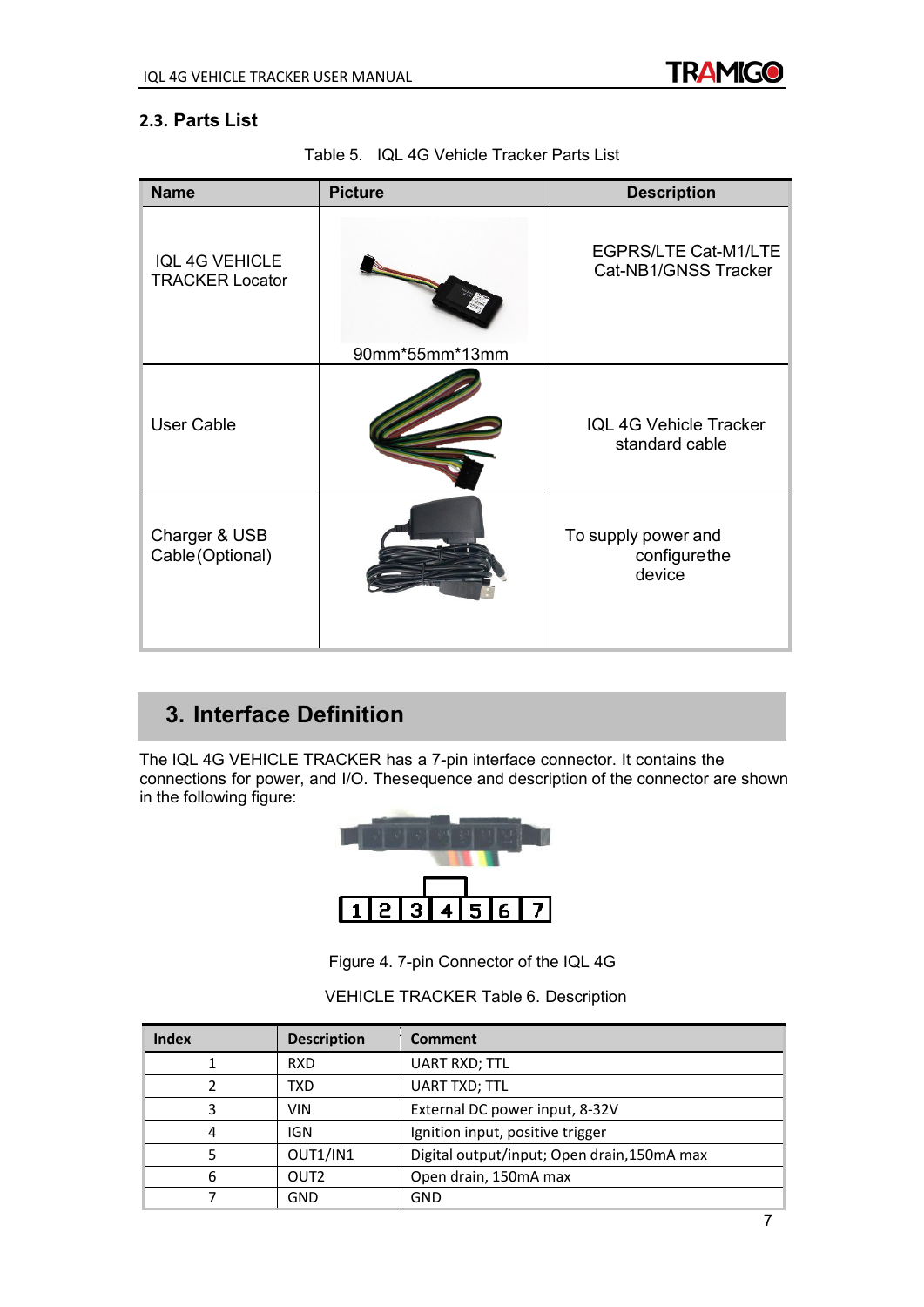

**TRAMIGO** 

| <b>Definition</b> | <b>Color</b> | Pin No.        | <b>Cable</b> |
|-------------------|--------------|----------------|--------------|
| <b>RXD</b>        | Orange       | 1              |              |
| <b>TXD</b>        | Gray         | $\overline{2}$ |              |
| <b>VIN</b>        | Red          | 3              |              |
| <b>IGN</b>        | White        | 4              |              |
| OUT1/IN1          | Yellow       | 5              |              |
| OUT <sub>2</sub>  | Green        | 6              |              |
| <b>GND</b>        | <b>Black</b> | 7              |              |

Table 7. IQL 4G VEHICLE TRACKER Device Cable Color Definition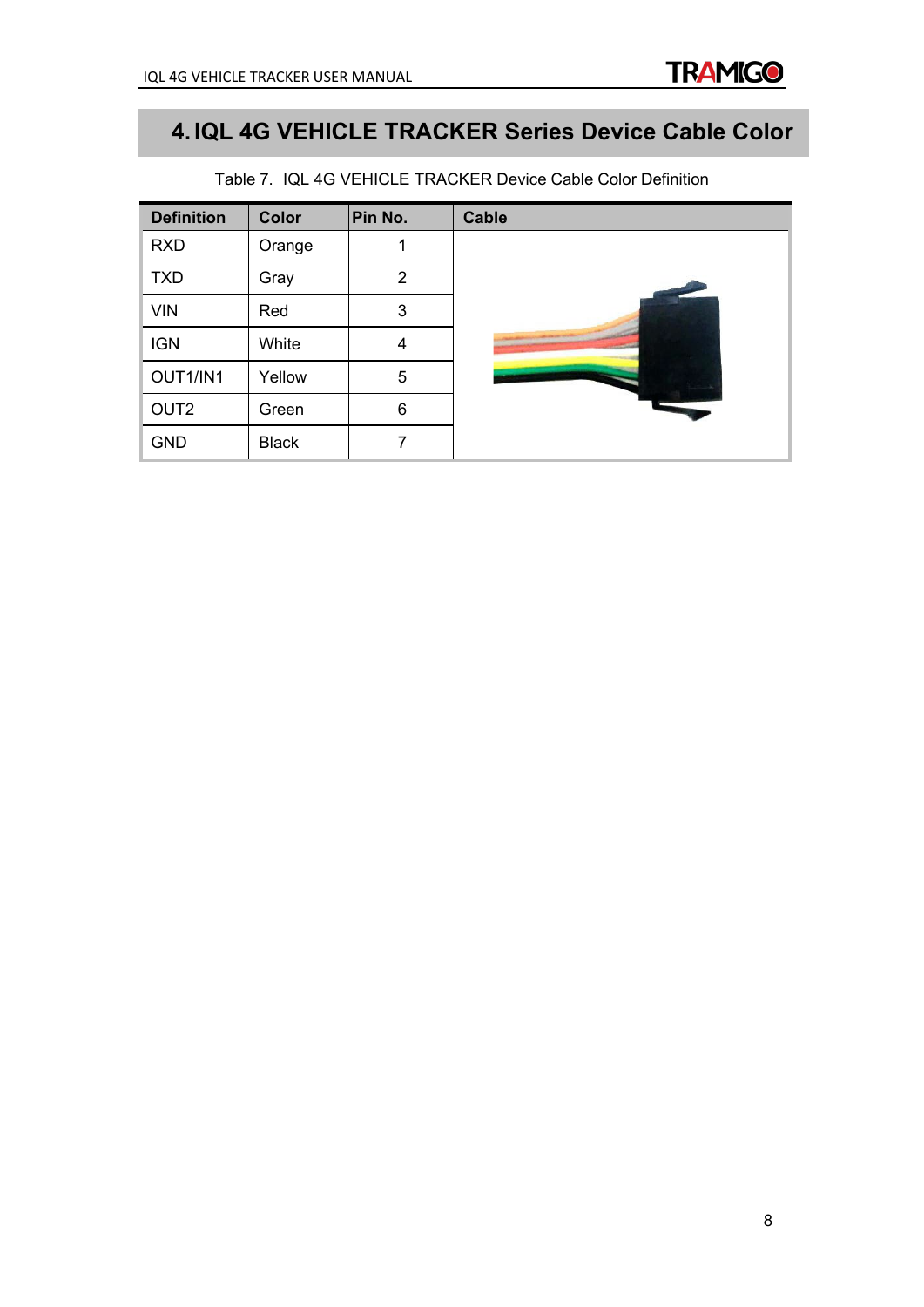

## **5.Getting Started**

#### <span id="page-8-0"></span>**5.1. Switching on the Backup Battery**

To use the IQL 4G VEHICLE TRACKER backup battery, the switch must be at the ON position. The switch and theON/OFF position are shown as below.



Figure 7. Switch ON/OFF Position

#### **Note:**

- 1. The switch must be at the "OFF" position when the IQL 4G VEHICLE TRACKER is being shipped on an aircraft.
- 2. When the switch is at the "OFF" position, the battery cannot be charged or discharged.

#### <span id="page-8-1"></span>**5.2. Power Supply Connection**

VIN (pin 3)/GND (pin 7) are the power input pins. The input voltage range for this device is from 8V to 32V. The device is designed to be installed in vehicles that operate on 12V/24V systems without the need for external transformers.



Figure 8. Typical Power Connection

#### <span id="page-8-2"></span>**5.3. Ignition Detection**

IGN (pin 4) is used for ignition detection. It is recommended to connect this pin to the "RUN"position of the vehicle ignition switch as shown below.

An alternative to connect to the ignition switch is to find a non-permanent power source that isonly available when the vehicle is running. For example, the power source for the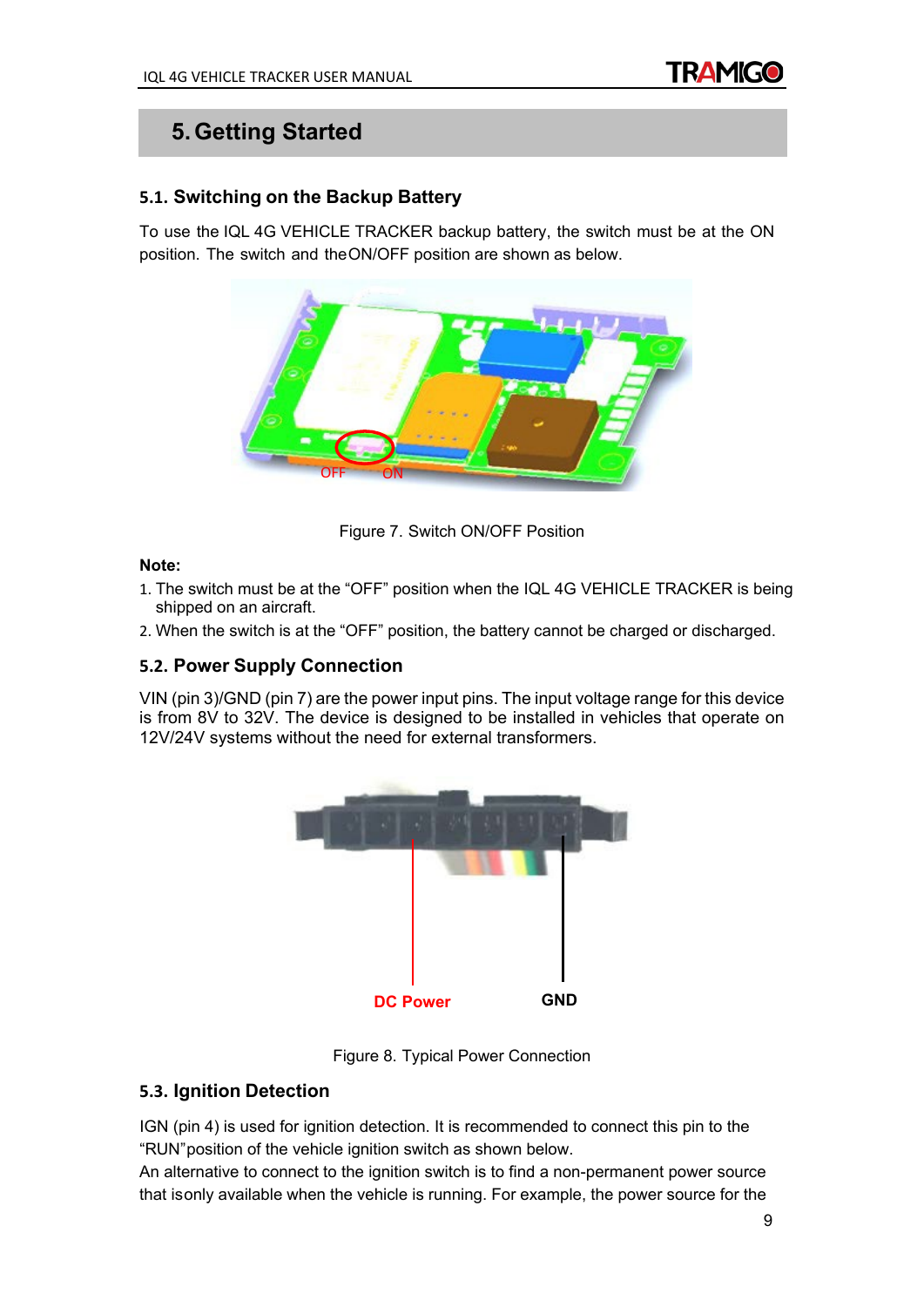

FM radio.

IGN signal can be configured to transmit information to the backend server when ignition is onand enter power saving mode when ignition is off.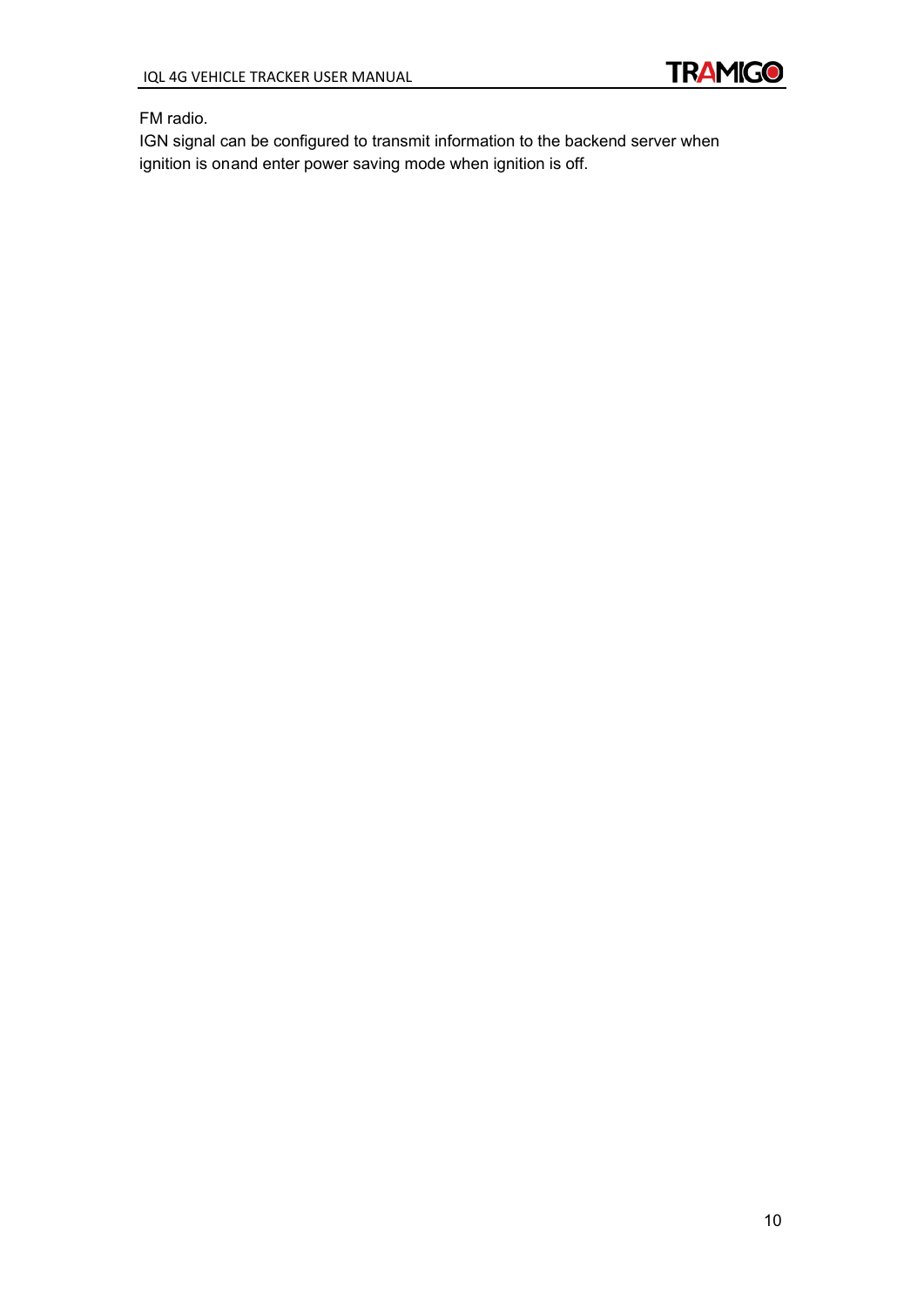

| <b>Logical State</b> | <b>Electrical Characteristics</b>                                                                    |
|----------------------|------------------------------------------------------------------------------------------------------|
| Active               | 5.0V to 32V                                                                                          |
| Inactive             | 0V to 3V or Open loop                                                                                |
|                      | Vehicle ignition switch<br>Start(4th position)<br>Run(3rd position)<br>⊙<br>Accesories(2nd position) |

#### Table 8. Electrical Characteristics of Ignition Detection



Off(1st position)

#### <span id="page-10-0"></span>**5.4. Digital Output/Input**

OUT1/IN1 (pin 5) is a digital Output/Input on IQL 4G VEHICLE TRACKER. It is of open drain type and the maximum drain current is 150mA. The OUT1/IN1 (pin 5) can be used either as a digital output or a (positive and negative trigger) digital input.



Figure 10. Digital Output Internal Drive Circuit

|  | Table 9. Electrical Characteristics of Digital |  |
|--|------------------------------------------------|--|
|  |                                                |  |

| <b>Logical State</b> | <b>Electrical Characteristics</b> |
|----------------------|-----------------------------------|
| Enable               | <1.5V @150mA                      |
| Disable              | Open drain                        |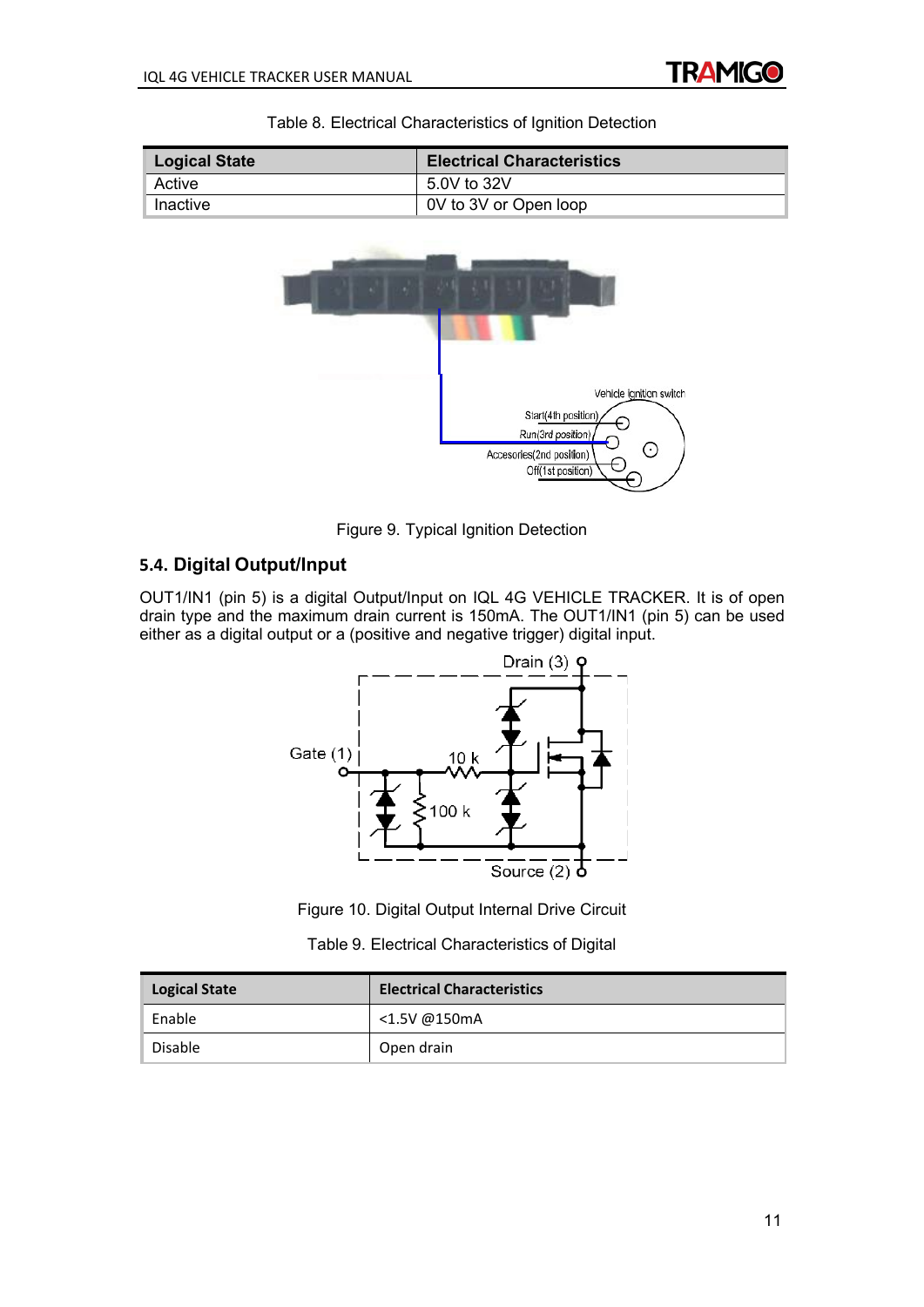

Figure 11. Typical Connection with a Buzzer as Digital

OutputTable 10. Electrical Characteristics of Digital

Input

| <b>Logical State</b> | <b>Electrical Characteristics</b> |
|----------------------|-----------------------------------|
| Active               | 0V to 0.8V                        |
| Inactive             | Open loop                         |

The following shows the recommended connection of a digital input.



Figure 12. Typical Digital Input Connection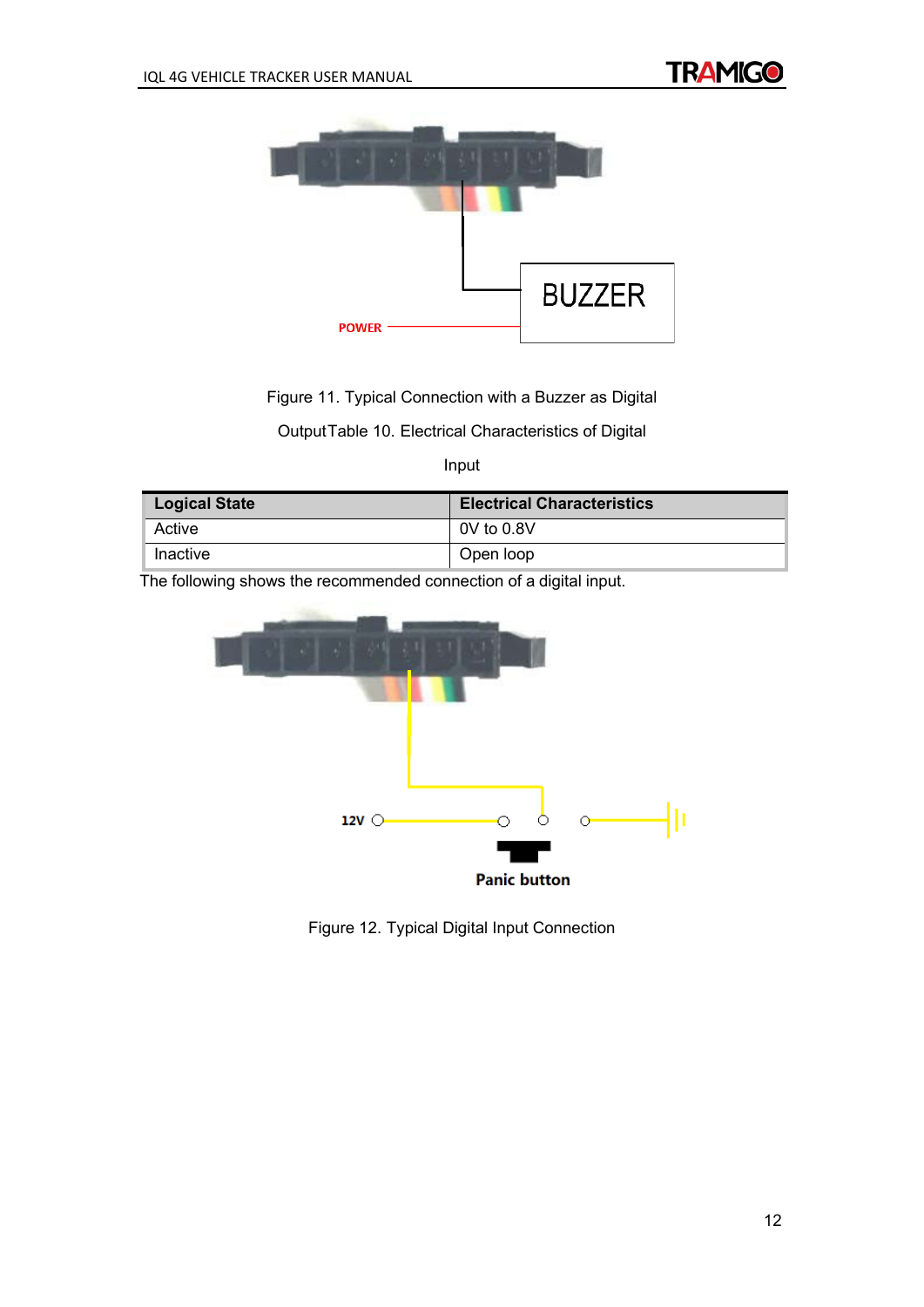

#### <span id="page-12-0"></span>**5.5. Digital Output**

There is a digital output (pin 6) on IQL 4G VEHICLE TRACKER. It is of open drain type and the maximum drain current is 150mA.



Figure 13. Digital Output Internal Drive Circuit

Table 11. Electrical Characteristics as Digital

**Outputs** 

| <b>Logical State</b> | <b>Electrical Characteristics</b> |
|----------------------|-----------------------------------|
| Enable               | <1.5V @150mA                      |
| Disable              | Open drain                        |



Figure 14. Typical Connection with a Relay

**Warning:** Many modern relays come with a flyback diode pre-installed internal to the relay itself.If the relay has this diode, ensure the relay polarity connected is properly used. If this diode is not internal, it should be added externally. A common diode such as a 1N4004 will work in most circumstances.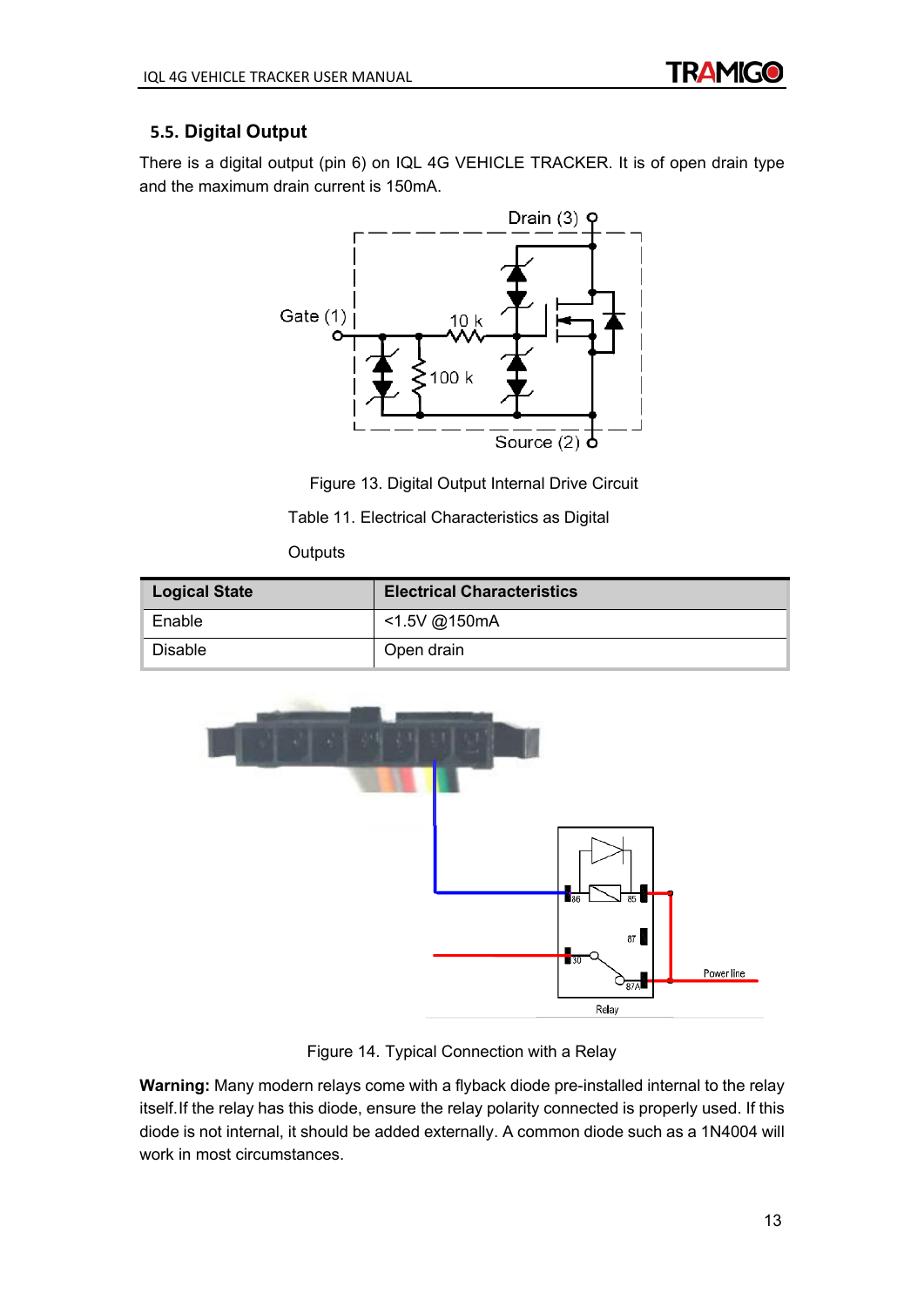

# **6.Installation Precautions**

- Firmly install the device to a reliable surface to prevent falling off.
- Make the side with antenna face sky to have better signal reception.
- Do not install the device under metal surface or in enclosed environments havingdifficulty in getting GPS and network signal.

# **7.Troubleshooting and Safety Info**

#### <span id="page-13-0"></span>**7.1. Troubleshooting**

| <b>Problem</b>                                                                          | <b>Possible Reason</b>                                                      | <b>Solution</b>                                                                                   |
|-----------------------------------------------------------------------------------------|-----------------------------------------------------------------------------|---------------------------------------------------------------------------------------------------|
| After the device is turned<br>on, the CEL LED always<br>flashes quickly.                | The signal is too weak.<br>The<br>device isn't registered to<br>thenetwork. | Move the device to a place<br>with good network coverage.                                         |
| Messages<br>can't<br>bd                                                                 | APN is not right.                                                           | Ask the network operator for<br>the right APN.                                                    |
| reported to the backend<br>server by network.                                           | The IP address or port of<br>the backend server is<br>wrong.                | Make sure the IP address for<br>thebackend server is an<br>identified<br>address in the internet. |
| There is no response<br>from<br>UART when the device is<br>configured by using<br>UART. | The port is not ready or<br>the device is not powered<br>on.                | Please check the port and the<br>device to ensure they<br>areworking properly.                    |
| The device can't get<br>GPSfix.                                                         | The GPS signal is weak.                                                     | Move the device to a place<br>under open sky.<br>It is better to make the side                    |
|                                                                                         |                                                                             | with antenna face the sky.                                                                        |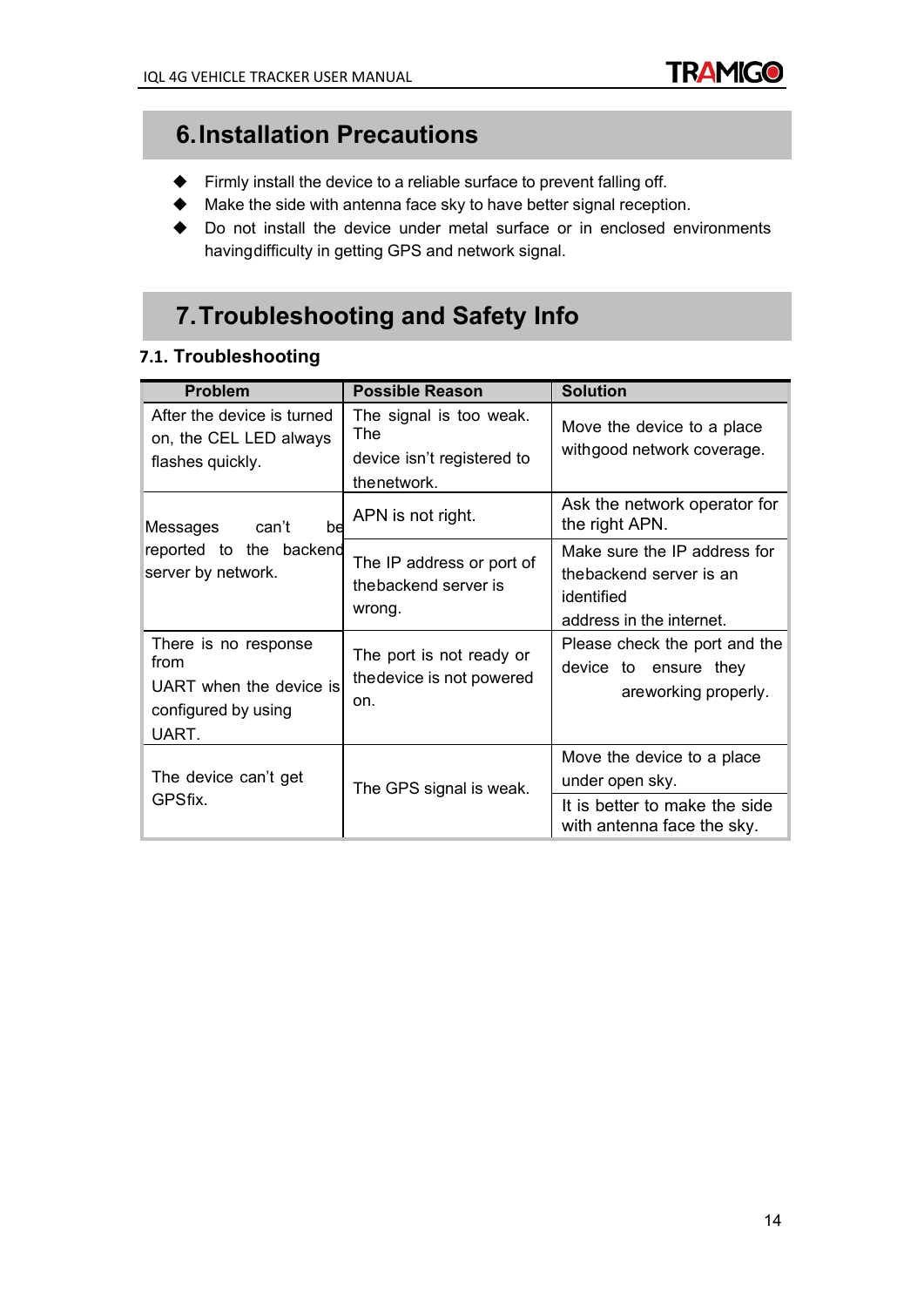**TRAMIGO** 

**Add Device** 

Drop-down menu for single and multiple group or devices found on the list windowpane.

# <span id="page-14-0"></span>**8. How to add the device to Tramigo Cloud**

Found at the right of search bar.

| Add Device                    |  |
|-------------------------------|--|
| Add Device Group              |  |
| Delete Selected Devices       |  |
| Delete Selected Device Groups |  |
| Select All                    |  |
| Unselect All                  |  |
|                               |  |

#### <span id="page-14-1"></span>**a. Add Device**

Option to add device on the cloud in a group or individual. You can indicate the type of Tramigo product to add and it will automatically send Owner registration, timezone settings command upon saving.

#### <span id="page-14-2"></span>**b. Add Device Group**

Let you add Group/Folder Name and its description (optional)

#### <span id="page-14-3"></span>**c. Delete Selected Devices**

Using check boxes, you can delete individual or multiple devices that are not needed anymore in the list.

#### <span id="page-14-4"></span>**d. Delete Selected Devices Groups**

Using again check boxes, you can delete one or more folders/device group that are not needed anymore.

#### <span id="page-14-5"></span>**e. Select All**

Toggle to select all device and device group in the list view pane.

#### <span id="page-14-6"></span>**f. Unselect All**

Toggle to deselect all checked device and device group in the list view pane.

#### <span id="page-14-7"></span>**i. Device Group Options**

Button found at the right of Device Group Name, lets you Delete the device group or Edit the device group name and description

#### <span id="page-14-8"></span>**ii. Device List Option**

Button found at the right of Device Name, lets you Send Command, adjust Alert Settings, Delete the device, or Edit the device name and description



| 1100 PC1100           |             |
|-----------------------|-------------|
| Name                  |             |
| Time Zone             |             |
|                       |             |
| Device Type           |             |
| <b>T24</b>            |             |
| <b>IMEI</b>           |             |
| Icon<br>600           |             |
| Device Group          |             |
| Ungroup               |             |
| Mobile No.            |             |
| Password              |             |
|                       |             |
| Default value is 0000 |             |
|                       | Close<br>OK |